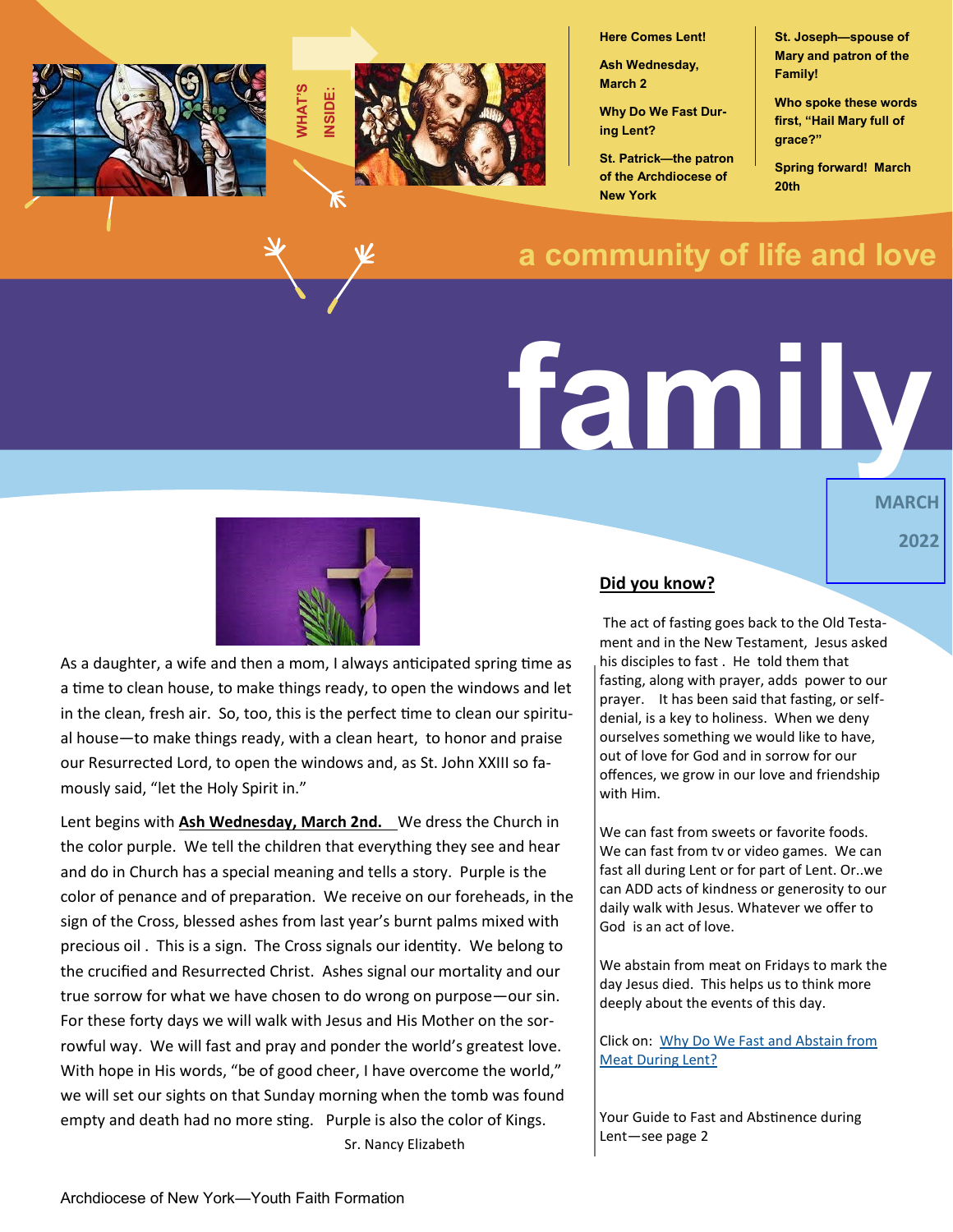## ST. PATRICK—PATRON OF THE ARCHDIOCESE OF NEW YORK

St. Patrick was not born in Ireland! But he is one of the world's most popular Saints and is always associated with the Emerald Isle and its peoples whom he came to love. He was born in Roman Britain and at the age of 14 captured by Irish pirates. He was made a slave and became a shepherd tending sheep. Ireland at the time was pagan and the people were called Druids. When Patrick was 20 years old and had spent his days and nights in prayer growing very close to God., he was told in a dream to go to the coast where he was picked up by sailors and escaped slavery. He was reunited with his family at home.

Patrick had another dream in which he heard the people of Ireland calling for him to return to them. He studied for the priesthood, was ordained, and sent to bring the Gospel to Ireland.

After many trials, with God's help, Patrick was able to convert thousands of people to the faith and he began to build churches throughout the land. Patrick used the three-leafed shamrock to help explain the Blessed Trinity. For forty years Patrick lived among the Irish people bringing to them God's love and mercy. He died on March 17, 461.

Ireland has given the world many priests and religious women who have traveled to all countries of the world as missionaries. They established Churches and schools, hospitals and homes for orphaned children. The New World, and particularly our own New York, was blessed by those of Irish heritage who were bearers of the faith and who built Christian communities of love and service.

The main church of the Archdiocese of New York is dedicated to St. Patrick. What a great family outing, and pilgrimage. Click on the website to find information about visits to St. Patrick's Cathedral in New York City.



Click on: [St. Patrick's Cathedral](https://saintpatrickscathedral.org/)

### Guide to Fast and Abstinence during Lent

Ash Wednesday and Good Friday are the two days of **fasting and abstinence**  This obligation is for those from age 18 until age 59.

**Fasting** means a person is permitted to eat one full meal. Two smaller meals may also be taken, but they are not to equal that of a full meal.

We **abstain** from meat on Ash Wednesday and all Fridays during Lent.

The rule of abstinence from meat is binding upon Catholics aged 14 and onwards.

"Those that are excused from fast and abstinence outside the age limits include the physically or mentally ill including individuals suffering from chronic illnesses such as diabetes. Also excluded are pregnant or nursing women. In all cases, common sense should prevail, and ill persons should not further jeopardize their health by fasting." USCCB

[Refresher on the rules of fast and absti](https://www.thecatholictelegraph.com/refresher-on-the-rules-of-fast-and-abstinence-during-lent/21603)nence during Lent - [Catholic Telegraph](https://www.thecatholictelegraph.com/refresher-on-the-rules-of-fast-and-abstinence-during-lent/21603)

Watch: [Lent in 3 Minutes](https://www.youtube.com/watch?v=Xo1mjuy1NA0) - Busted Halo

#### [Lent for Kids](https://www.youtube.com/watch?v=xKjEDrvkHUg)

During Lent we pray the Way of the Cross. 14 Stations—or stops—along the way of Jesus' Passion and Death. There are many versions of these scenes in churches around the world. Some are very modern and some are more traditional. Check out those in your parish church. Some churches have a 15th Station—the Resurrection! Because Good Friday is not the end of the story!

Watch: [Way of the Cross for Kids](https://www.youtube.com/watch?v=KoQR30np5us) -[EWTN](https://www.youtube.com/watch?v=KoQR30np5us)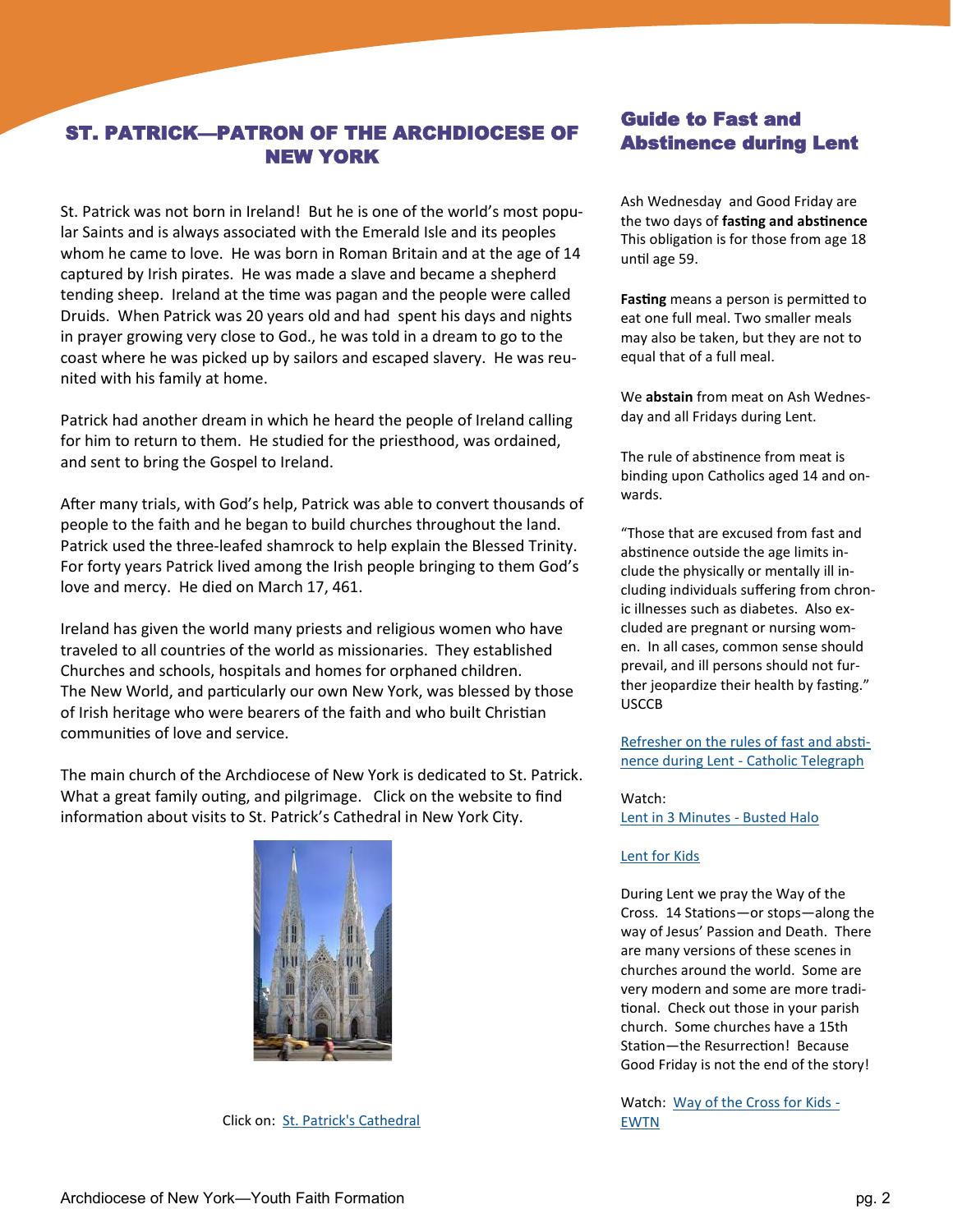# St. Joseph, Spouse of Mary Patron of the Family And the Universal Church March 19

St. Joseph was an ordinary manual laborer although descended from the royal house of David. He was to become the spouse of the Mother of God and the "Foster-father of Jesus." Sacred Scripture has little to say about him other than he was a just man. He faithfully fulfilled his high trust of protecting and guarding God's greatest treasures upon earth, Jesus and Mary.

His darkest hours may have been when he first learned of Mary's pregnancy; but in this time of trial Joseph showed himself great. Joseph was to be, for all times, the trustworthy witness of the Messiah's virgin birth. After this, he modestly retires into the background of holy Scripture.

The bible tells us nothing of St. Joseph's death .There are indications, however, that he died before the beginning of Christ's public life. We imagine that his was the most beautiful death that one could have, in the arms of Jesus and Mary. Humbly and unknown, he passed his years at Nazareth. Silent and almost forgotten he remained in the background through centuries of Church history. Only in more recent times has he been accorded greater honor. Liturgical veneration of St. Joseph began in the fifteenth century, fostered by Sts. Brigid of Sweden and Bernadine of Siena.

Catholic online: Watch and listen: [St. Joseph](https://www.youtube.com/watch?v=E8FAcs6lh_A&list=PL58g24NgWPIzvBk2IQVES_xC4WTm6-CDI)



## "HAIL MARY FULL OF GRACE"



The angel spoke and Mary's reply changed the world forever. "Be it done unto me according to thy word." On **March 25** we celebrate the Annunciation of the Blessed Virgin Mary. Mary only had one question, "How can this be?" She and Joseph, although betrothed, were yet to live together. The angel's response was "Nothing is impossible with God." Jesus was conceived in the Virgin Mary not of man but of God. Mary submitted herself to God's will even though the way ahead was not known. Mary's trust in God was foremost all through the trials and the years that followed.

What can we learn from this humble Jewish maiden who so loved God?

Can we surrender as she did to God's will?

Do we believe that with God nothing is impossible?

Do we trust that, no matter how things may seem, God is with us, loving us and helping us through even the darkest moments, guiding us on the unseen paths?

Pray: Mother Mary, help me to love God so much that I can say with you, "be it done unto me according to God's plan." Help me to believe that even when things looks so dark, all things are possible because of God's merciful love. Help me to trust that I am held in His embrace even in the most difficult moments of my life. Amen.

[Read: The Annunciation](https://www.nationalshrine.org/blog/mary-the-handmaid-of-the-lord-the-solemnity-of-the-annunciation/) (National Basilica of the Immaculate Conception)

[Watch EWTN: For Kids: The Annunciation](https://www.youtube.com/watch?v=WWBbB8vcx98)